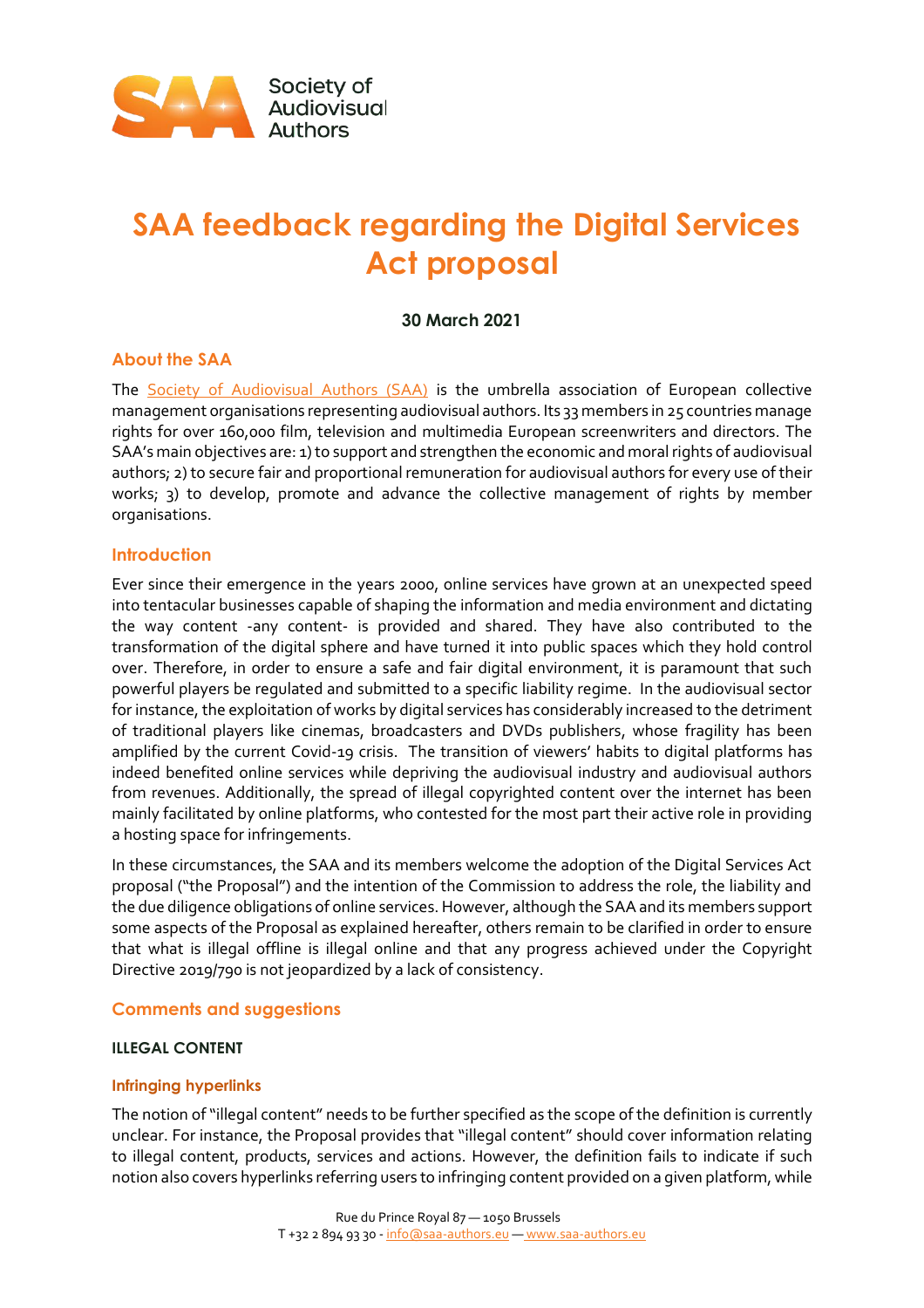it should be clearly indicated that such hyperlinks do constitute storage and dissemination of illegal content.

## **Circumvention of private copy compensation**

It is also unclear in the current definition of "illegal content" whether devices which are used to circumvent the law are covered. More specifically, while the reproduction of works without the authorisation of rightsholders is prohibited by EU Copyright law, Member States may under Article 5.2(b) of the Copyright in the Information Society Directive (EC/2001/29), introduce an exception to this reproduction right. This exception allows reproduction of works provided that it is carried out for personal and non-commercial uses by private individuals and that rightsholders receive fair compensation from manufacturers or sellers of electronic devices and recording media. However, over the years online marketplaces have provided manufacturers and sellers of electronic devices and recording media a space to circumvent this obligation.

The role of marketplaces in tackling this problem is therefore essential. In this respect, we welcome the "Know Your Business Customer" obligation laid down in Article 22 of the Proposal as it requires online platforms operating as marketplaces to obtain accurate and reliable information on the identity of traders and thereby ensures the traceability of the latter. We also support the obligation for marketplaces to request traders to correct the information when it appears to be inaccurate or incomplete, and the obligation to suspend their services when traders fail to comply with the request to correct the information.

However, in order for these measures to effectively prevent the circumvention of the private copy compensation, Article 22 should also explicitly request that online marketplaces refrain from providing their services to traders who do not comply with the private copy compensation. In the absence of compliance with this obligation, online marketplaces should be held liable for the sale of electronic devices and recording media that circumvents the private copy compensation.

#### **DEFINITION OF ONLINE PLATFORMS**

The definition of online platform provided in Article 2(h) raises concerns as it excludes hosting service providers from the definition of "online platforms" when the storage and dissemination of content constitutes a minor and purely ancillary feature of another service and it cannot be used without that other service for objective and technical reasons. Although the Regulation does indicate that such a feature should not be integrated as a means to circumvent the objective of the Regulation, it may be very complicated to demonstrate that a platform intentionally seeks to achieve such a circumvention. Likewise, the example of the comments section in an online newspaper provided by Recital 13 of the Regulation to illustrate what type of service could qualify as an ancillary and minor feature only increases our concerns. Recital 13 indeed indicates that the comments section of a newspaper would be an ancillary feature if it is clear that it is ancillary to the main service represented by the publication of news under the editorial responsibility of the publisher. Yet, in practice online intermediaries may precisely use that ancillary activity for mass infringements of rights.

# **INTERPLAY WITH EXISTING COPYRIGHT LEGISLATIONS**

We welcome the approach of consistency with the Union Law of copyright laid down in Article 1(5)(c) on. However, while Recital 11 also confirms that "*(…) this Regulation is without prejudice to the rules of Union law on copyright and related rights, which establish specific rules and procedures that should remain unaffected*", such wording only encompasses the complementarity of the Proposal with EU copyright legal instruments, and fails to underline the *lex specialis derogat legi generali* principle. According to this principle, not only should the Proposal (*lex generalis*) be consistent with specialised copyright legislation (*lex specialis*), but the latter should prevail over the former. Likewise, it should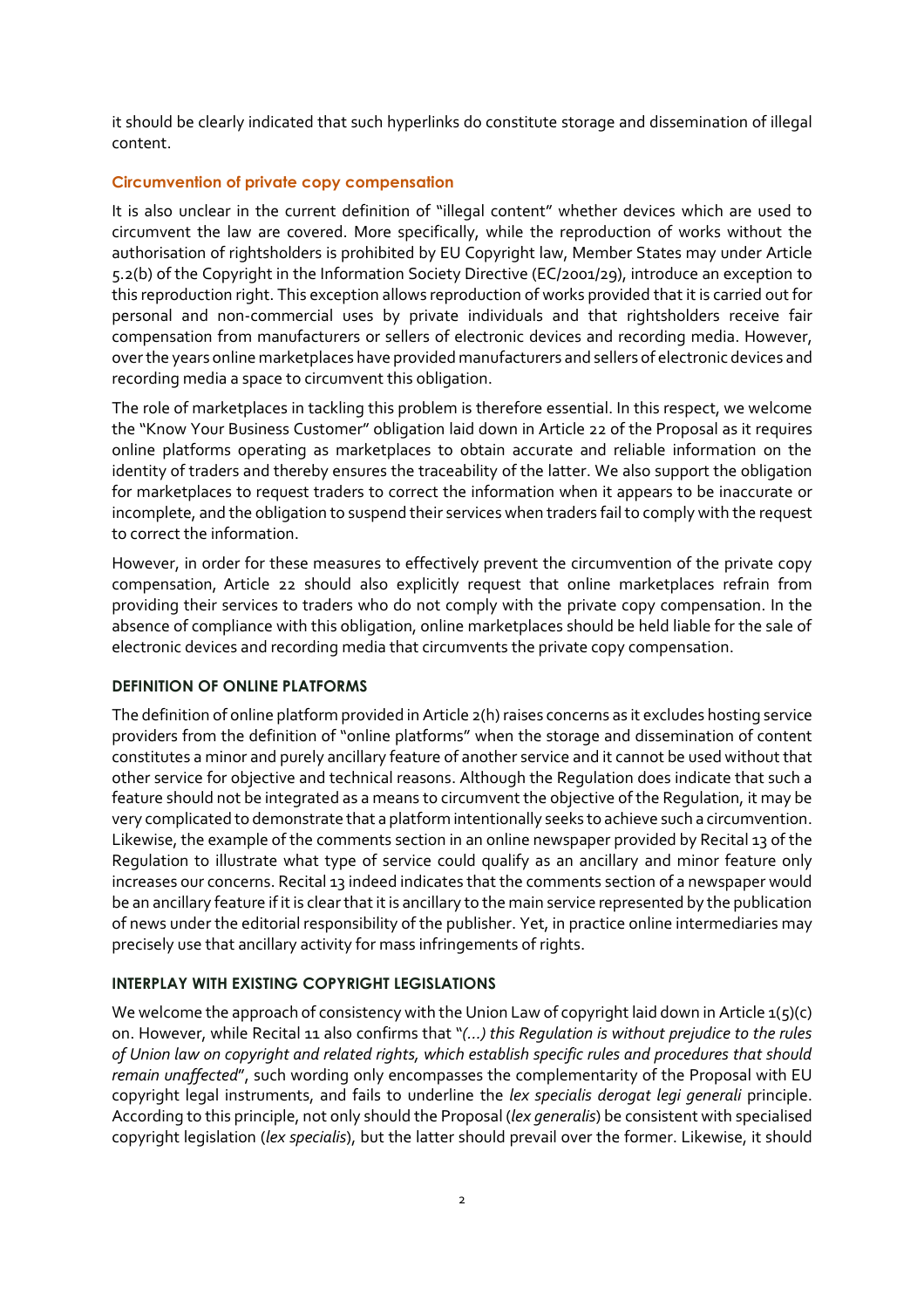specifically set forth that national laws transposing EU copyright law should also be considered lex specialis prevailing over the Proposal.

## **LIABILITY EXEMPTIONS**

## **An inadequate duplication of the e-Commerce Directive**

The SAA and its members deplore that the liability exemption has been merely integrated into the Proposal, while the role of internet service providers (ISPs) and more specifically, of online platforms, has considerably changed over the past two decades. First, the vast majority of online platforms as we know them today did not exist at the time of the adoption of the e-Commerce Directive and therefore escaped the scrutiny of the EU legislator back then. Second, with their tremendous expansion and their ability to shape the digital environment, online platforms have proved to be active when operating their services. It therefore no longer possible to consider that they carry out mere technical service. Consequently, and accordingly with the CJEU caselaw (i.e., C-324/09 *L'Oreal v eBay*), they should not benefit from the liability exemption regime initially established in the e-Commerce Directive.

Yet, while Recital 18 of the Proposal highlights that the liability exemption should not apply if an online platform does not limit itself "*to providing the services neutrally, by a merely technical and automatic processing of the information provided by the recipient of the service, the provider of intermediary services plays an active role of such a kind as to give it knowledge of, or control over, that information*", the Proposal does not specifically indicate that only a passive role guarantees the application of the exemption regime. The notion of "passivity" is indeed expressively mentioned in Recital 42 of the e-Commerce and should also be stressed in the Proposal in order to ensure that online platforms must demonstrate that they have been passive when they invoke the liability exemption.

# **The risk of the"Good Samaritan"-like principle**

Article 6 establishes a principle similar to the so-called "Good Samaritan" clause laid down in Section 230 of the US Communication Decency Act, which guarantees that internet service providers are not held liable when they take initiatives to tackle online illegal content. Article 6 is more limited in scope because it states that ISPs *"(…) shall not be deemed ineligible for the exemptions from liability referred to in Articles 3, 4 and 5 solely because they carry out voluntary own-initiative investigations or other activities (…)"* aimed at tackling illegal content, while Section 230 also protects from liability ISPs who did not act against illegal content whether or not they had knowledge of it.

However, the Good Samaritan-like principle laid down in Article 6 appears contradictory with Article 5 which specifically indicates that an ISP who has actual knowledge of an infringement may not benefit from the liability exemption. The implementation of voluntary measures indeed necessarily allows ISPs to gain knowledge of an infringement. Article 6 could therefore prevent copyright owners from enforcing their rights and claiming damages.

Finally, the Commission should clarify what situations Article 6 covers when referring to ISPs who "*solely* (…) *carry out voluntary own-initiative investigations or other activities*". More specifically, it should be clearly indicated what "solely" entails under Article 6.

#### **INSUFFICIENT NOTICE-AND-ACTION MEASURES**

The SAA and its members deplore the absence of notice-and-stay down measures, as the Proposal was the last chance to establish such mechanisms. Furthermore, Article 14 establishes an obligation to indicate the exact URL address, while the description of the content subject for the notification or the removal should be sufficient. Lastly, hosting services should be obliged to remove the illegal content without undue delay.